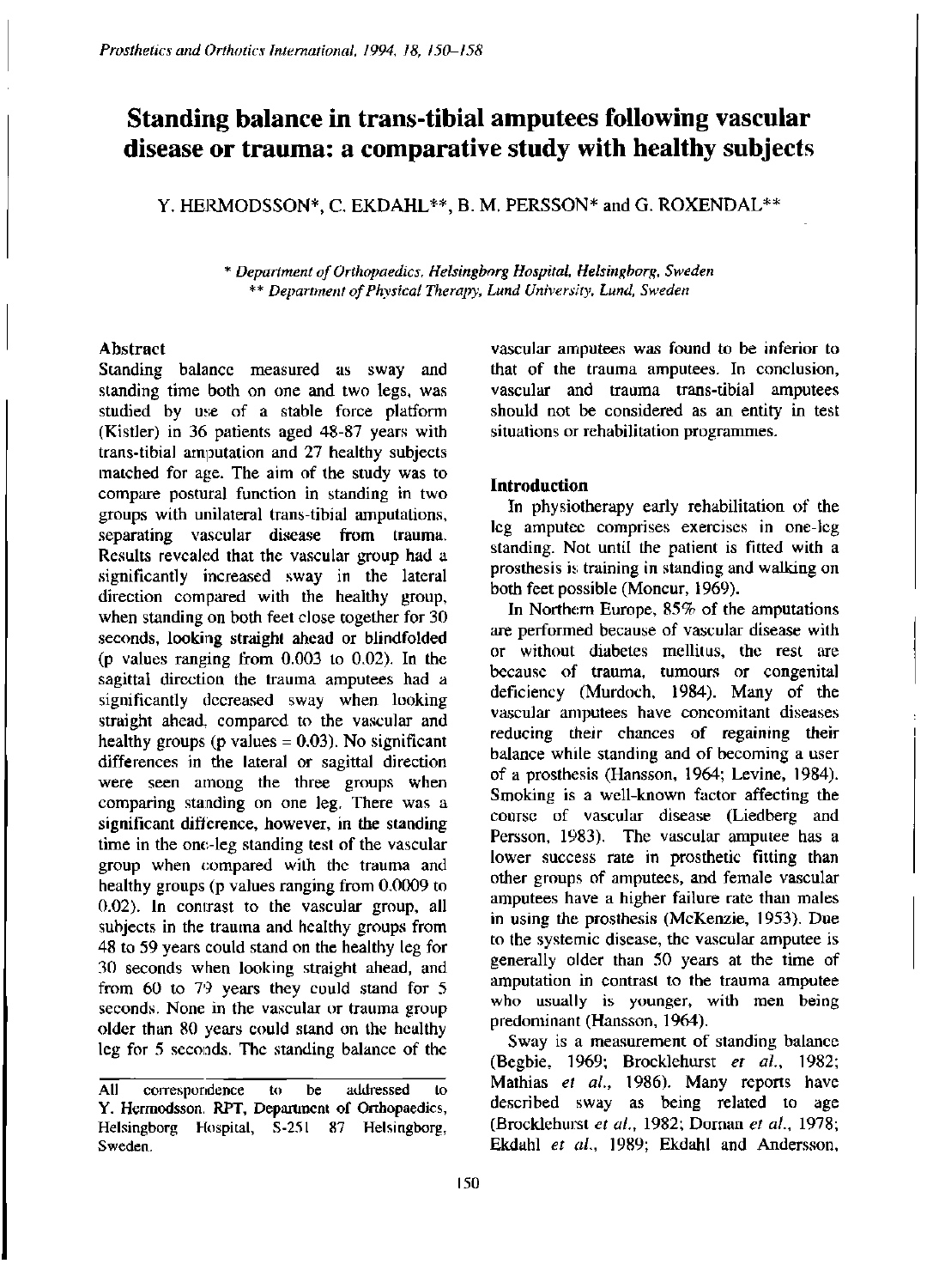1989; Fernie *et al.,* 1978; Overstall *et al.,* 1977; Sheldon, 1963) and sex (Ekdahl *et al.,* 1989; Ekdahl and Andersson, 1989, Juntunen *et al.,*  1987; Overstall *et al.,* 1977; Yoshida *et al.,*  1983) in healthy subjects. Vision influences sway (Jarnlo and Thorngren, 1991; Pykko *et al.,*  1990) and this has by some authors been shown to be of particular importance when the somatosensory information is reduced as in legamputees (Dornan *et al.,* 1978; Fernie *et al.,*  1978; Guerts *et al.,* 1992; Holliday *et al.,* 1978) though this has not been found by others (Vittas *et al.,* 1986). In a recent investigation, male trans-tibial amputees with diabetes mellitus were found to sway more than healthy subjects, with eyes either open or closed when standing on both feet (Isakov *et al.,* 1992). Medication is likely to influence sway, but has not been proven to do so (Brocklehurst *et al.,* 1982; Overstall *et al.,* 1977).

Timed balance tests are related to age in the same way as sway (Bohannon *et al.,* 1984). In the literature various time limits such as 30 seconds (Bohannon *et al.,* 1984; Ekdahl *et al.,*  1989; Ekdahl and Andersson 1989) and 60 seconds (Brocklehurst *et al.,* 1982; Dornan *et al.,* 1978; Fernie *et al.,* 1978) have been used to test the ability to stand on both feet with eyes open or closed. Standing on one leg while looking straight ahead for 30 seconds was regarded as normal for healthy subjects up to the age of 54 by Ekdahl *et al.* (1989), while a time limit of 5 seconds for this test was considered to be adequate by Bohannon *et al.*  (1984) for healthy subjects from 60 to 69 years.

Most studies concerning standing balance in leg-amputees have been carried out with regard to the level, irrespective of the cause of the amputation. Thus, there is a lack of knowledge as to whether the standing balance in vascular amputees differs from that of other amputees and little interest has been shown in the one-leg standing of the leg amputee. In this study the authors have focused on the standing balance during quiet stance in leg amputees, measured as sway and standing time both on one and two legs.

The aim of the study was to compare postural function in standing in two groups with unilateral trans-tibial amputations for either vascular disease or trauma and to compare the results of the two groups with the results from a group of healthy subjects.

## **Subjects and methods**  *Subjects*

The criteria for inclusion in this study were: unilateral trans-tibial amputation for either vascular disease or trauma with an age of 48 years and above at the time of investigation; no major sight problems (with glasses if needed); ability to talk and write in Swedish and to be able to walk indoors with a prosthesis without using a walking aid.

A total of 36 patients fitted with a prosthesis at the Orthopaedic Workshop at the Helsingborg Hospital, Sweden, fulfilled the inclusion criteria and were asked to participate in the study. All the men in the vascular group and all the women in the vascular and trauma groups selected agreed to participate. Two men in the trauma group were unwilling to take part in the study and one man was excluded due to drug abuse.

*Vascular amputee group.* Included in the study were 18 subjects (6 women, 12 men; mean age =  $68.8$  years, SD = 12.0, range =  $48-$ 87 years). The mean age of the women was 71.8 years  $(SD = 15.0, \text{ range} = 51-87)$ , and of the men  $64.7$  years  $(SD = 10.6, \text{ range} = 48-82)$ . Mean time since the amputation was for the women 5.0 years (SD = 4.7, range = 2-14) and for the men 7.0 years  $(SD = 5.7, \text{ range} = 0.18)$ . Half of the women and one third of the men in the vascular group had diabetes mellitus. Concomitant diseases among the women were hypertension in 3 cases and among the men, gastric ulcer in 1 case and varicose ulcer of the healthy leg in another. In addition, 1 woman and 2 men had a big toe amputation on the healthy leg. Concerning pharmacological treatment, 5 of the 6 women and 6 of the 12 men were on antihypertensives and/or analgesics; 1 woman and 1 man were on antihypertensives, analgesics and sedatives; 1 man was on antacids and 4 were not on drugs at all. Three men considered their hearing to be bad, but this was not evident at the clinical investigation. Further characteristics of the vascular group are shown in Table 1.

*Trauma amputee group.* Included in the study were 18 subjects (3 women, 15 men; mean age  $= 63.9$  years, SD = 10.0, range = 48-82 years). The mean age of the women was 57.0 years (SD  $= 7.8$ , range  $= 48-62$ ), and of the men 65.3 years  $(SD = 10.0, \text{ range} = 48-82)$ . Mean time since the amputation and the first prosthesis was for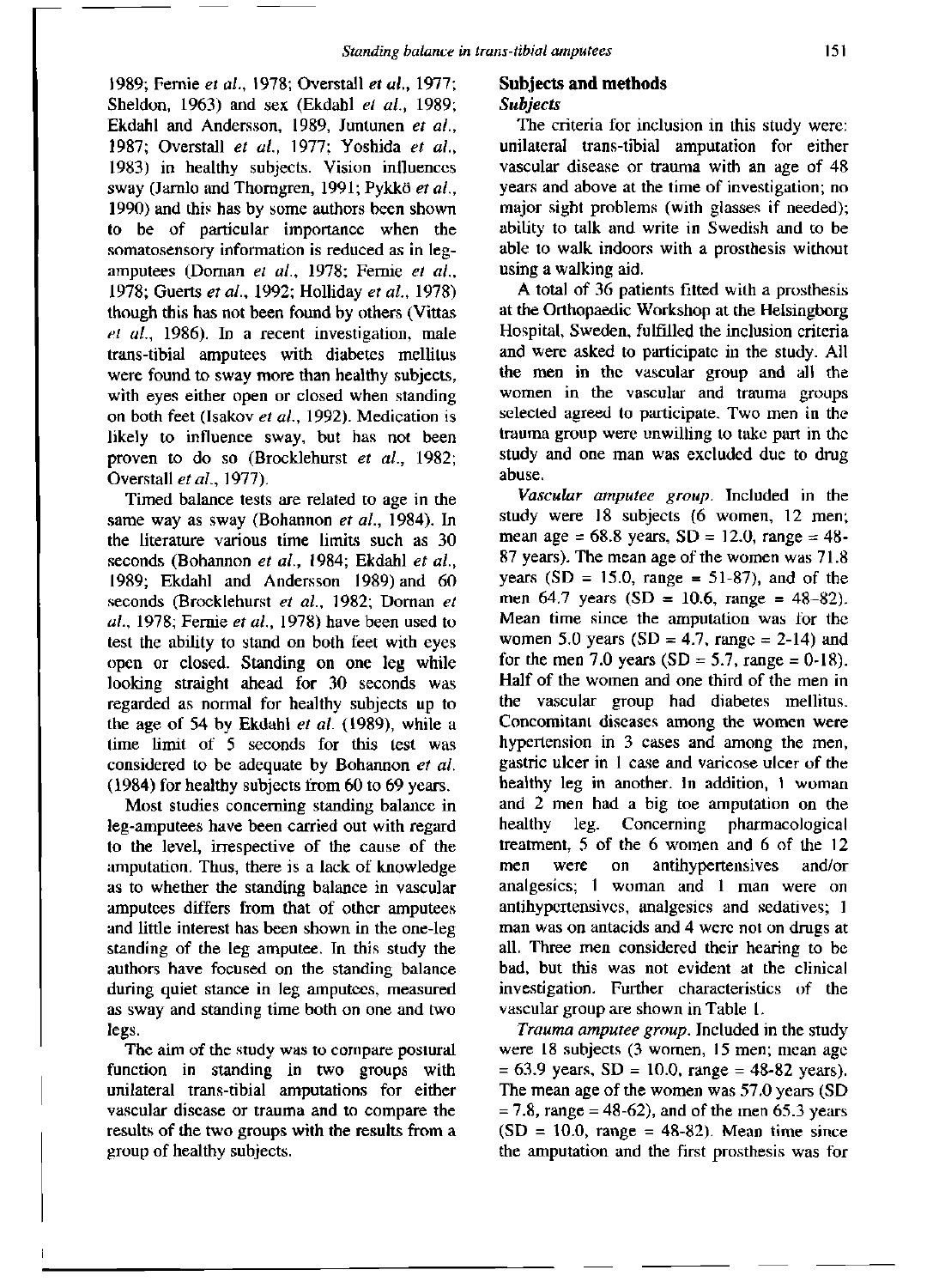|                                 |                  | Vascular<br>Trauma |                       |                 | Healthy               |                      |
|---------------------------------|------------------|--------------------|-----------------------|-----------------|-----------------------|----------------------|
| Characteristics                 | Women<br>$n = 6$ | Men<br>$n = 12$    | Women<br>$n = 3$<br>f | Men<br>$n = 15$ | Women<br>$n = 8$<br>f | Men<br>$n = 19$<br>f |
| Sight (normal/                  |                  |                    |                       |                 |                       |                      |
| slight impairment)              | 3/3              | 7/5                | 2/1                   | 10/5            | 3/5                   | 14/5                 |
| Hearing (normal/                |                  |                    |                       |                 |                       |                      |
| slight impairment/bad)          | 3/3/0            | 7/2/3              | 3/0/0                 | 8/5/2           | 6/2/0                 | 8/11/0               |
| Smoking habits (smokers/        |                  |                    |                       |                 |                       |                      |
| ex-smokers/non-smokers)         | 1/1/4            | 5/4/3              | 1/0/2                 | 3/7/5           | 0/1/7                 | 3/6/10               |
| Concomitant diseases (yes/no)   | 3/3              | 2/10               | 2/1                   | 6/9             | $\sim$                |                      |
| Medication (yes/no)             | 6/0              | 8/4                | 2/1                   | 8/7             | $\sim$                | $\tilde{c}$          |
| Side of amputation (right/left) | 3/3              | 5/7                | 2/1                   | 8/7             | $\overline{a}$        | $\equiv$             |
| Stump pain (yes/no)             | 4/2              | 4/8                | 0/3                   | 5/10            | $\sim$                |                      |
| Phantom sensation (yes/no)      | 4/2              | 11/1               | 0/3                   | 5/10            | ÷                     |                      |
| Phantom pain (yes/no)           | 4/2              | 10/2               | 2/1                   | 8/7             |                       |                      |
| Walking aid outdoors (yes/no)   | 5/1              | 5/7                | 1/2                   | 6/9             |                       |                      |

Table 1. Characteristics for the groups studied.

the women 11.3 years (SD = 11.0, range = 4-24) and for the men  $36.3$  years (SD = 19.4, range = 5-62). Concomitant diseases among the women were thyroid enlargement in 1 case and hypertension in another. Among the men, 2 had asthma and 1 had both cardiac insufficiency and chronic bronchitis. Two men had had myocardial infarction and another had had a minor stroke more than one year previously but they were all back to normal again without any sequelae. Concerning pharmacological treatment, 1 woman and 6 men were on antihypertensives and/or analgesics; 1 man was on antihypertensives, analgesics and sedatives; 1 woman was on thyroid hormone medication and I man was on anti-asthmatic inhalation medication; 1 woman and 7 men were not on drugs at all. Two men considered their hearing to be bad, but this was not evident at the clinical investigation. Further characteristics of the trauma group are shown in Table 1.

*Healthy reference group.* The vascular and trauma amputee groups were matched for age with a group of 27 healthy persons (8 women, 19 men; mean age =  $69.6$  years, SD =  $9.8$ , range  $= 48-86$ ). The mean age of the women was 71.8 years  $(SD = 11.2$ , range = 52-86), and of the men  $68.7$  years  $(SD = 9.4, \text{ range} = 48-82)$ . The criteria for inclusion in this group were feeling healthy, taking no medicine and having experienced no problems with standing balance. All the subjects selected according to these criteria agreed to participate. Further

characteristics of the healthy group are shown in Table 1.

# *Methods*

*Force platform.* A stable force platform (Kistler) in the Vifor system was used for the data collection (Lanshammar, 1991). The standing balance was measured with 50 samples per second during 30 seconds, after which a summary of the measurement was displayed on the screen connected to the force platform. This summary contains a graphic illustration of the variations as standard deviations of the position of the centre of pressure on the platform. Parameters shown on the summary picture for the test battery:  $S(x)$ ,  $S(y)$  = the standard deviations of the sway amplitudes (mm) in the lateral and sagittal directions, respectively. During the test battery standing time (ms) was recorded simultaneously on the screen (Lanshammar, 1991).

*Standing balance.* The standing balance test was carried out according to the test battery of Ekdahl et al. (1989), earlier shown to be satisfactorily valid and reliable. Every test was performed three times for a period of 30 seconds, in order to obtain the best performance from each person and according to increasing degree of difficulty. The recording with the smallest sway amplitude from the three tests was chosen. Standing blindfolded on one leg was found to be too difficult in a pilot test and for that reason was excluded. During the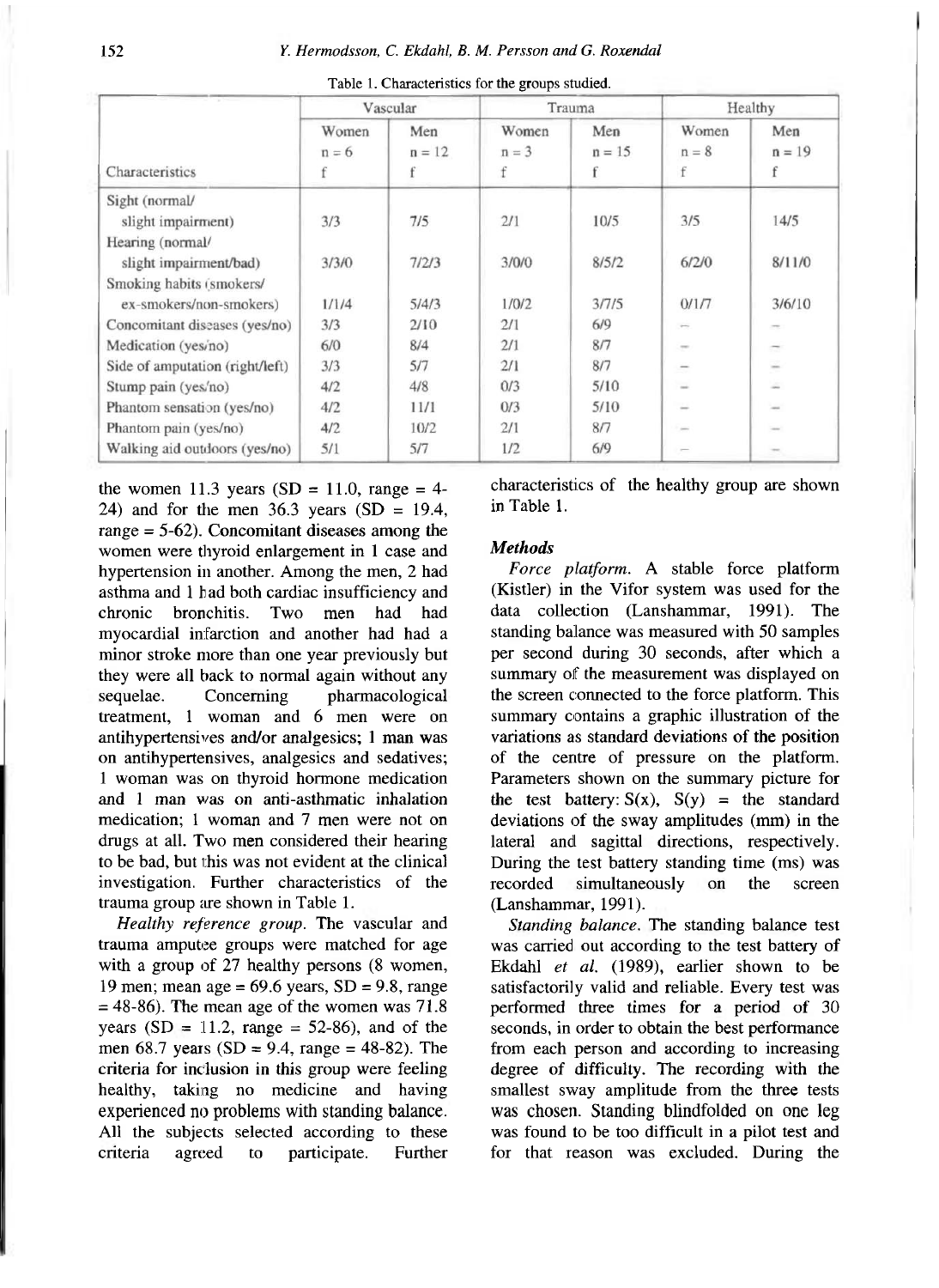following tests all persons had their ordinary walking shoes on.

Test I: Standing with feet close together, looking straight ahead and with arms hanging.

Test II: Standing blindfolded in the same position as in Test I.

Tests III and IV: Standing on one leg. For the leg-amputees: first the sound leg (Test III) and then the leg with the prosthesis (Test IV). For the healthy subjects: first the right (Test III) and then the left leg (Test IV). All looking straight ahead and with arms hanging. Compensatory movements of the arms and the lifted leg were accepted in Tests III and IV.

*Questionnaires.* Before the tests for postural function, the subjects were asked to fill in a questionnaire about sight (normal/slight impairment), hearing (normal/slight impairment/bad), smoking habits (yes/exsmokers/non-smokers), concomitant disease (yes/no) and medication (yes/no). For the legamputees, additional questions were asked about time since the amputation (years), side of amputation (right/left), stump pain (yes/no), phantom sensation (yes/no), phantom pain (yes/no) and if they used any walking aids outdoors (yes/no).

*Statistics.* When overall significance testing was performed, that is, when all three groups

were compared, the Kruskal-Wallis test was used (Siegel and Castellan, 1988). All pairwise comparisons were analysed using the Wilcoxon Rank Sum test and the within group comparisons were analysed with the Wilcoxon Signed Rank test (Siegel and Castellan, 1988). Analysis of covariance was used to investigate whether the year since amputation or phantom sensation had any influence on Tests I, II and III (Berenson *et al.,* 1983). The Chi-square test was used to analyse 2\*2 tables (Pocock, 1983). The significance level was set to 5%, a two-sided test. The statistical software used in the analysis was SAS Version 6.08.

## **Results**

There were no sex or age differences between the vascular, trauma and healthy groups. Thus, the results are presented for women and men together. A longer period of time since the amputation ( $p = 0.0001$ ) and a lower frequency of phantom sensation ( $p = 0.0001$ ) among the trauma amputees were the only characteristics showing significant differences between the vascular and trauma groups, but these were not found to affect the results of the test battery. There were no significant differences between the three groups concerning the characteristics in common.

Table 2. Sway and standing time. Means, standard deviations and frequency of success at performing the tests for the vascular, trauma and healthy groups.

Abbreviations:  $S(x)$ ,  $S(y)$  = standard deviations of the sway amplitudes (mm) in the lateral and the saggittal directions, respectively.

Test  $I =$  standing on both feet looking straight ahead;

Test  $II =$  standing on both feet blindfolded;

Test III = standing on the healthy leg for the amputee groups/the right leg for the healthy group; Test IV = standing on the prosthetic leg for the amputee groups/the left leg for the healthy group

|             |                   |                          | Vascular + trauma<br>$(n = 36)$ |              |      | Vascular group<br>$(n = 18)$ |              |      | Trauma group<br>$(n = 18)$ |             |      | Healthy group<br>$(n = 27)$ |              |
|-------------|-------------------|--------------------------|---------------------------------|--------------|------|------------------------------|--------------|------|----------------------------|-------------|------|-----------------------------|--------------|
| Test        |                   | M                        | <b>SD</b>                       | $\mathbf{n}$ | M    | SD                           | $\mathbf{n}$ | M    | <b>SD</b>                  | $\mathbf n$ | M    | <b>SD</b>                   | $\mathbf{n}$ |
| I           | S(x)              | 5.7                      | 1.6                             | 36           | 6.1  | 1.6                          | 18           | 5.3  | 1.6                        | 18          | 4.7  | 1.4                         | 27           |
|             | S(y)              | 5.2                      | 2.0                             | 36           | 6.0  | 2.3                          | 18           | 4.4  | 1.5                        | 18          | 5.2  | 1.2                         | 27           |
|             | Standing time (s) | 30.0                     | 0.0                             | 36           | 30.0 | 0.0                          | 18           | 30.0 | 0.0                        | 18          | 30.0 | 0.0                         | 27           |
| $_{\rm II}$ | S(x)              | 7.2                      | 2.3                             | 30           | 7.8  | 1.5                          | 13           | 6.8  | 2.8                        | 17          | 6.0  | 2.3                         | 27           |
|             | S(y)              | 6.8                      | 2.6                             | 30           | 6.8  | 2.6                          | 13           | 6.8  | 2.7                        | 17          | 6.7  | 2.3                         | 27           |
|             | Standing time (s) | 22.6                     | 8.7                             | 36           | 23.3 | 11.3                         | 18           | 30.0 | 0.0                        | 18          | 30.0 | 0.0                         | 27           |
| Ш           | S(x)              | 9.8                      | 6.1                             | 16           | 9.4  | 2.5                          | 5            | 10.0 | 8.2                        | 11          | 9.4  | 4.8                         | 19           |
|             | S(y)              | 10.1                     | 6.1                             | 16           | 11.2 | 2.8                          | 5            | 9.6  | 7.2                        | 11          | 9.7  | 3.9                         | 19           |
|             | Standing time (s) | 16.4                     | 14.3                            | 36           | 10.9 | 14.3                         | 18           | 22.3 | 12.2                       | 18          | 24.5 | 9.9                         | 27           |
| IV          | S(x)              |                          | -                               | $\Omega$     |      |                              | $\Omega$     |      |                            | $\Omega$    | 10.3 | 7.0                         | 19           |
|             | S(y)              | $\overline{\phantom{0}}$ | $\overline{\phantom{0}}$        | $\theta$     |      |                              | $\theta$     |      | -                          | $\theta$    | 10.6 | 6.0                         | 19           |
|             | Standing time (s) | 1.5                      | 3.6                             | 36           | 1.0  | 4.0                          | 18           | 2.0  | 3.2                        | 18          | 24.4 | 9.8                         | 27           |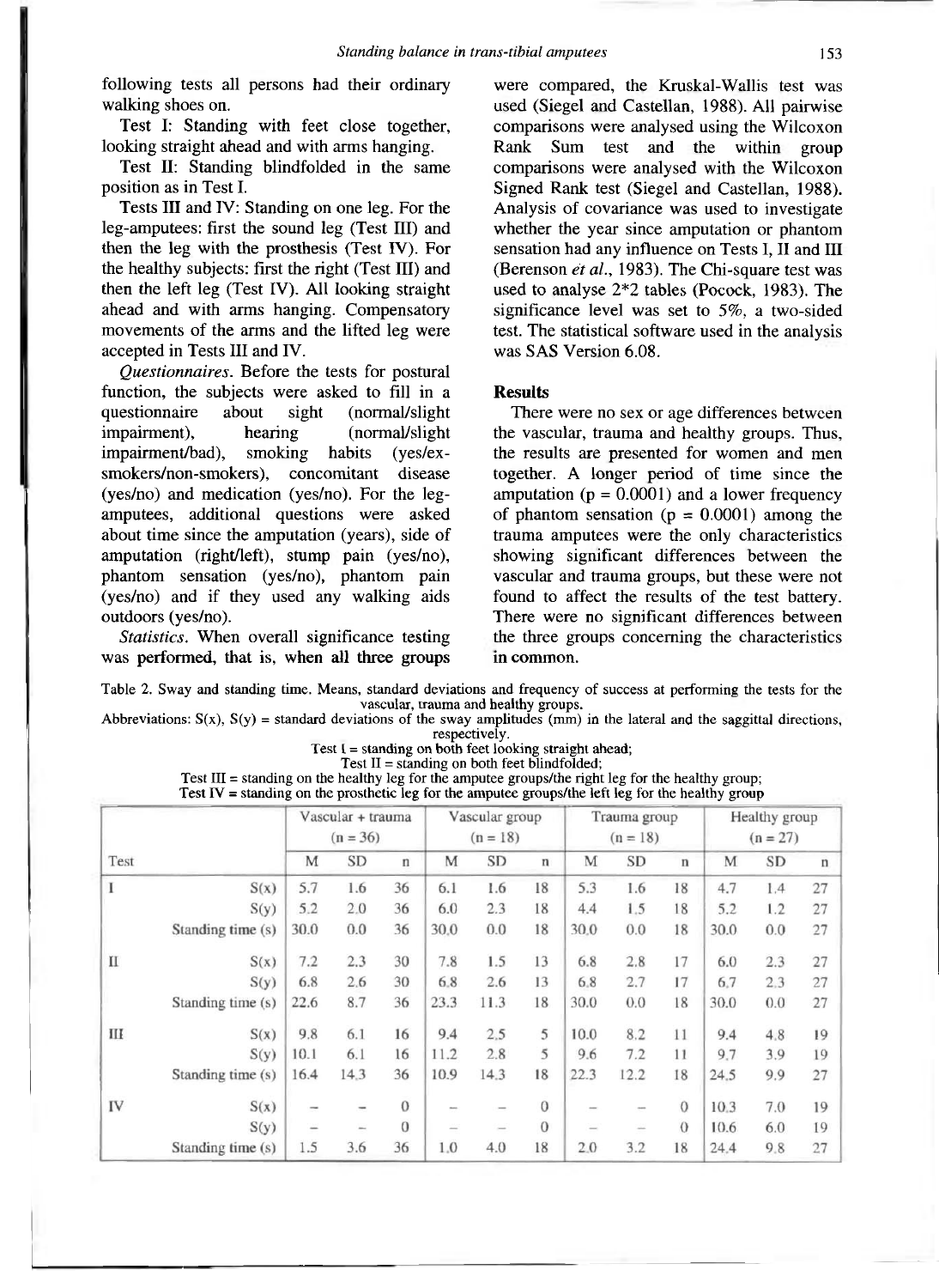| Test | Time(s)        | Vascular<br>$(n = 18)$<br>r                | Trauma<br>$(n = 18)$<br>t | Healthy<br>$(n = 27)$<br>f |
|------|----------------|--------------------------------------------|---------------------------|----------------------------|
| I    | 30             | 18                                         | 18                        | 27                         |
| П    | 30             | 13                                         | 17                        | 27                         |
|      | $15-29$        | $\sim$                                     | of the                    | a)                         |
|      | $5 - 14$       | 3                                          | $\sim$                    | ÷                          |
|      | $1 - 4$        | $\mathbf{1}$                               | $\sim$                    |                            |
|      | $\theta$       | $\mathbf{1}$                               | $\mathbf{1}$              | $\sim$                     |
| Ш    | 30             | 5                                          | 11                        | 19                         |
|      | $15 - 29$      | $\overline{2}$                             | 1                         | 1                          |
|      | $5 - 14$       |                                            | $\overline{2}$            | 5                          |
|      | $1 - 4$        | $\sim$                                     | w                         | ÷                          |
|      | $\overline{0}$ | 11                                         | $\overline{4}$            | $\overline{2}$             |
| IV   | 30             | $\frac{1}{2} \left( \frac{1}{2} \right)^2$ | ÷                         | 19                         |
|      | $15 - 29$      | 1                                          | ÷                         | 3                          |
|      | $5 - 14$       |                                            | $\overline{c}$            | $\overline{2}$             |
|      | $1 - 4$        | I                                          | $\overline{4}$            | 1                          |
|      | $\bf{0}$       | 16                                         | 12                        | $\overline{2}$             |

Table 3. Standiag time. Frequency with respect to standing time in seconds for the vascular, trauma and healthy groups during the tests for 30 seconds.

## *Standing balance on two legs*

*Sway.* Means, standard deviations and frequency of success in performing the tests included in the test battery are presented in Table 2. There were significant differences between the three groups, concerning the sway amplitudes in the lateral  $(p = 0.02)$  and the sagittal ( $p = 0.04$ ) directions when looking straight ahead, but only in the lateral direction when blindfolded  $(p = 0.02)$ . In both test situations, all amputees together and the vascular group separately had a significantly increased sway in the lateral direction (p values ranging from 0.003 to 0.02) compared with the healthy group (Table 5). In the sagittal direction, the trauma amputees had a significantly decreased sway ( $p = 0.03$ ) when looking straight ahead compared with the vascular and healthy groups.

*Standing time.* There were no dropouts in the two-leg standing test looking straight ahead for 30 seconds (Table 2) and there was no significant difference in standing time between the three groups. When blindfolded, the five dropouts in the vascular group were two women (85 and 88 years) and one man (83 years) who stood less than 15 seconds, one man (65 years) who stood less than 5 seconds and one woman (78 years) could not stand at all on both feet when blindfolded (Table 3). The only dropout in the trauma group was a man (82 years) who was unable to stand for a single second on both feet blindfolded. There was a significant difference between the three groups concerning the standing time when blindfolded ( $p = 0.002$ ). All amputees together  $(p = 0.04)$  and the vascular group separately  $(p = 0.004)$  had a significantly shorter standing time compared to the healthy group (Table 5). The vascular amputees had a significantly shorter standing time than the trauma amputees ( $p = 0.02$ ). No such difference was seen when comparing the trauma amputees with the healthy subjects.

## *Standing balance on one leg*

*Sway.* No significant differences in the lateral or sagittal directions were seen between the three groups when comparing standing on one leg. Due to complete failure to stand on the prosthetic leg for 30 seconds in all patients, a comparison with the prosthetic leg could not be carried out.

*Standing time.* The minimum standing time on one leg for the subjects between the age of 40 and 59 was for the healthy subjects 30 seconds for the right as well as for the left leg,

|  | Table 4. One-leg standing and age. Distribution of frequency according to age in decades for the standing time in seconds |                                                        |  |  |
|--|---------------------------------------------------------------------------------------------------------------------------|--------------------------------------------------------|--|--|
|  | looking straight ahead on the healthy leg for the vascular and trauma groups (Test III) and for the right and left leg,   |                                                        |  |  |
|  |                                                                                                                           | respectively, for the healthy group (Tests $III$ -IV). |  |  |
|  |                                                                                                                           |                                                        |  |  |

|           | Vascular group<br>$(n = 18)$<br>Healthy leg |                | Trauma group<br>$(n = 18)$<br>Healthy leg |                | Healthy group<br>$(n = 27)$ |           |                          |         |
|-----------|---------------------------------------------|----------------|-------------------------------------------|----------------|-----------------------------|-----------|--------------------------|---------|
|           |                                             |                |                                           |                | Right leg                   |           | Left leg                 |         |
|           | $(1-4s)$                                    | $5 - 30s$      | $0 - 4s$                                  | $5 - 30s$      | $0-4s$                      | $5 - 30s$ | $0-4s$                   | $5-30s$ |
| Decades   |                                             |                |                                           |                |                             |           |                          |         |
| $40 - 49$ | $\sim$                                      |                |                                           |                | $\sim$                      |           | $\overline{\phantom{a}}$ |         |
| 50-59     | $\omega_{\rm c}$                            |                | <b>Service</b>                            |                | $\sim$                      | 4         | $\sim$                   |         |
| 60-69     | $\mathcal{F}$                               |                |                                           | 8              | $\overline{\sim}$           | 6         | $\sim$                   | 6       |
| 70-79     | 4                                           |                |                                           | $\overline{2}$ | $\overline{\phantom{a}}$    | 9         |                          | 8       |
| 80-89     |                                             | <b>Service</b> |                                           | £.             |                             |           |                          |         |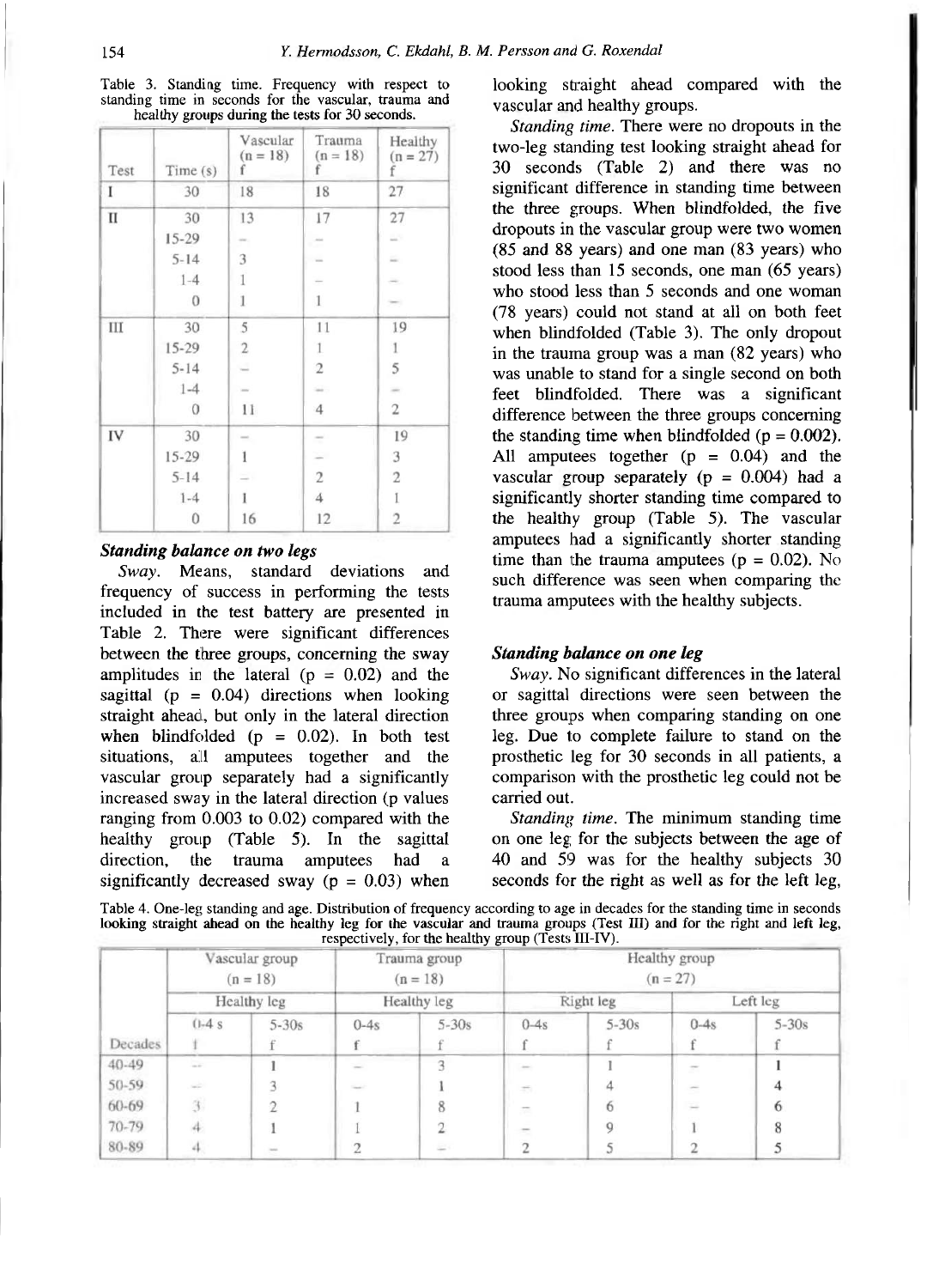30 seconds for standing on the healthy leg for the trauma amputees and 20 seconds for the vascular amputees (Table 4). Of the subjects aged 60 to 69 years, all in the healthy group could stand for 5 seconds. In the trauma group only one woman failed and in the vascular group three men failed to stand on the healthy leg. Between the age of 70 and 79 years all the healthy subjects could stand for 5 seconds, except one woman who failed to stand on the left leg. In the trauma group one man failed to stand for 5 seconds, and in the vascular group only one man succeeded in standing on the healthy leg. When reaching the age of 80 to 89 years, all of the amputees failed to stand for 5 seconds. In the healthy group two women failed to stand on the right leg and one woman and one man failed to stand on the left leg. There was a significant difference between the three groups when standing on one leg ( $p = 0.002$ ). Significantly shorter standing time was found when comparing all amputees together  $(p =$  $0.02$ ) and the vascular group separately ( $p =$ 0.0009) with the healthy group as well as for the vascular amputees compared with the trauma amputees  $(p = 0.02)$  (Table 5). No such difference was seen when comparing the trauma amputees with the healthy subjects.

One man in the vascular group succeeded in standing on the prosthetic leg for 17 seconds and one woman in the trauma group succeeded in standing for 11 seconds. They were both 48 years. The one-leg standing on the prosthetic leg showed no significant difference between the vascular and trauma amputees.

# *Comparison of sway amplitudes when standing on both feet looking straight ahead and blindfolded*

All the amputees, separately or together, and also the healthy subjects, increased their sway amplitudes in the lateral and the sagittal direction when blindfolded, compared to looking straight ahead in the two-leg standing test (p values ranging from 0.0002 to 0.05). None of the three groups had a significantly larger increase in the sway when blindfolded.

#### **Discussion**

The test battery of standing balance proved to discriminate between vascular and trauma amputees. The vascular amputees in this study represent the total population of the vascular amputees in the Helsingborg and Landskrona Health Care District in Southern Sweden who passed the inclusion criteria. The youngest in the vascular group was 48 years. In order to make a comparison with the trauma amputees in the same district, trauma amputees 48 years and older were included. The distribution of men and women among the amputee groups corresponds well to the proportion reported earlier in the literature (Hansson, 1964; Levine, 1984; McKenzie, 1953).

The results of this study show an increase in

Table 5. Within group differences (p values) for the variables of mean sway amplitude in the lateral and sagittal direction  $(x, y)$  and the standing time in Tests I-IV.

|      |               | Vascular + trauma<br>/healthy | Vascular<br>/healthy | Trauma<br>/healthy | Vascular<br>/trauma |
|------|---------------|-------------------------------|----------------------|--------------------|---------------------|
| Test |               | p                             | p                    | P                  | р                   |
|      | S(x)          | 0.01                          | 0.0004               | 0.21               | 0.16                |
|      | S(y)          | 0.44                          | 0.42                 | 0.03               | 0.03                |
|      | Standing time | 1.00                          | 1.00                 | 1.00               | 1.00                |
| Π    | S(x)          | 0.02                          | 0.003                | 0.30               | 0.13                |
|      | S(y)          | 0.93                          | 0.88                 | 0.79               | 0.83                |
|      | Standing time | 0.04                          | 0.004                | 1.00               | 0.02                |
| Ш    | S(x)          | 0.75                          | 0.61                 | 0.45               | 0.33                |
|      | S(y)          | 0.74                          | 0.17                 | 0.20               | 0.12                |
|      | Standing time | 0.02                          | 0.0009               | 0.59               | 0.02                |
| IV   | S(x)          | a)                            | a)                   | a)                 | a)                  |
|      | S(y)          | a)                            | a)                   | a)                 | a)                  |
|      | Standing time | 0.0001                        | 0.0001               | 0.0001             | 0.08                |

a) This test cannot be performed on empty groups.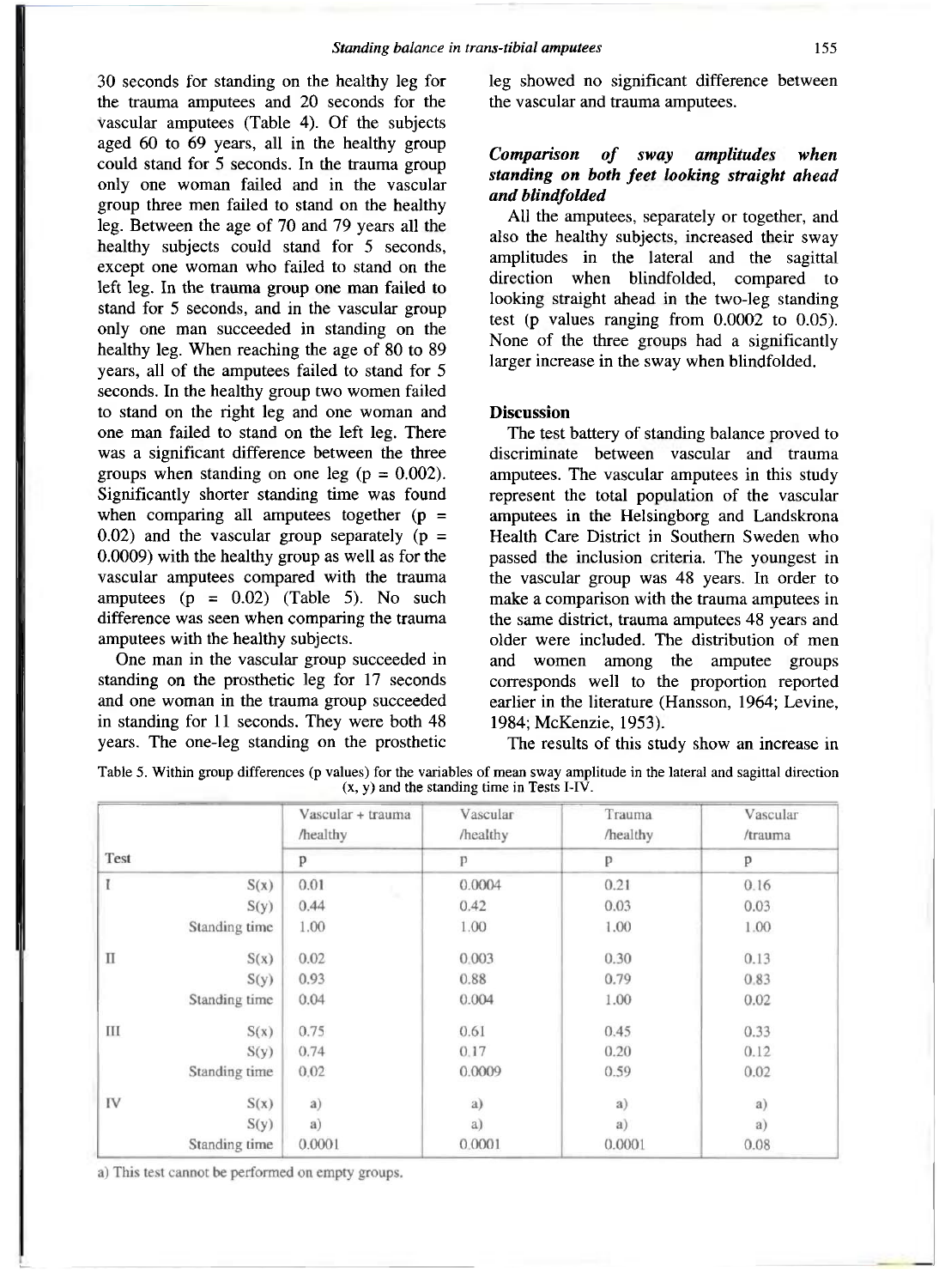the sway in tians-tibial amputees and healthy subjects when blindfolded compared to looking straight ahead in the two-leg standing test. All trans-tibial amputees showed an increase in the lateral sway in the two-leg standing test when looking straight ahead or blindfolded, compared to the healthy subjects. Trans-tibial amputees have earlier been found to sway more than healthy subjects when standing with eyes open or closed (Fernie *et al.,* 1978; Isakov *et al.,*  1992). Variations in foot position affect the measurements of standing balance (Kirby *et al.,*  1987) thus making comparisons with the result of these studies difficult (Fernie *et al.,* 1978; Isakov *et al.,* 1992). Vittas *et al..* (1986) found trans-tibial amputees for vascular disease and trauma, men and women between 16 and 59 years, to have a reduced sway in both directions, and men above 59 years to have a limited sway in the sagittal direction, compared to healthy subjects when standing for 60 seconds with their eyes closed. This is partly in agreement with the findings of the present study and further discussed below.

When comparing the vascular and the trauma amputees separately, when standing on both legs, the sway amplitude of the trauma amputees in the sagittal direction was decreased compared to the healthy subjects, when looking straight ahead, while the vascular amputees showed increased postural sway in the lateral direction in both test situations compared to the healthy subjects. An increased sway in the lateral direction compared to the sagittal direction in elderly persons, was reported by Jarnlo and Thorngren (1991) as a possible sign of decreasing balance capacity. The men above 59 years in the study of Vittas *et al.* (1986) were also found to have a limited sway in the sagittal direction. They thought the reduced sway to be caused by the relatively stiff ankle of the prosthesis and the fact that the healthy leg only needs slight muscle movements to maintain balance.

No significant differences in the lateral or sagittal directions were seen between the three groups when comparing the sway amplitudes while standing on one leg. But the decreased balance capacity of the vascular amputees, reflected as increased postural sway in the lateral direction when standing on both feet, compared to the healthy subjects as mentioned previously, is now shown in the significant difference in standing time when compared with the trauma and healthy groups. This is caused by the many dropouts in the vascular group of all ages.

Not being able to stand with feet together, eyes open or closed, for 30 seconds was considered abnormal for subjects younger than 79 years by Bohannon *et al.* (1984). As the dropouts in the vascular and trauma groups were on the whole older than 79, the authors are inclined to say that a standing time of 30 seconds did not discriminate the amputees from the healthy subjects. Ekdahl and Andersson (1989) also came to this conclusion when comparing subjects with rheumatoid arthritis with healthy subjects.

Standing on one leg for 30 seconds with subjects between the age of 48 and 59 years caused dropouts exclusively among the vascular amputees. The standing capacity of the trauma amputees was quite up to the standard of the healthy subjects in this age group. No comparison can be made with others regarding the amputees, as the one-leg standing test has not been reported for amputees previously. The results obtained from the healthy subjects were in accordance with the findings of Ekdahl *et al.*  (1989).

As the healthy subjects in this study were standing with their shoes on and were allowed to move their arms when standing on one leg, the time limit of 5 seconds could be considered adequate for the healthy subjects from 70 to 79 years as well as for this test. Still, the trauma amputees kept pace with the healthy subjects while the vascular amputees had some failures. In theory, the authors think it could have been possible for the trauma amputees to have had a better standing balance on the healthy leg than the healthy controls, but this study did not show that.

Considering the loss of the calf muscles, standing on the prosthetic leg cannot be recommended as a test of standing balance in amputees. However, the authors found it interesting to investigate as it has not been reported on previously.

One man in the vascular group and one man in the trauma group were on sedatives. Both failed in the one-leg standing test. The trauma amputee was the only dropout of a total of three in the trauma group between 70 and 79 years, while the vascular amputee did not affect the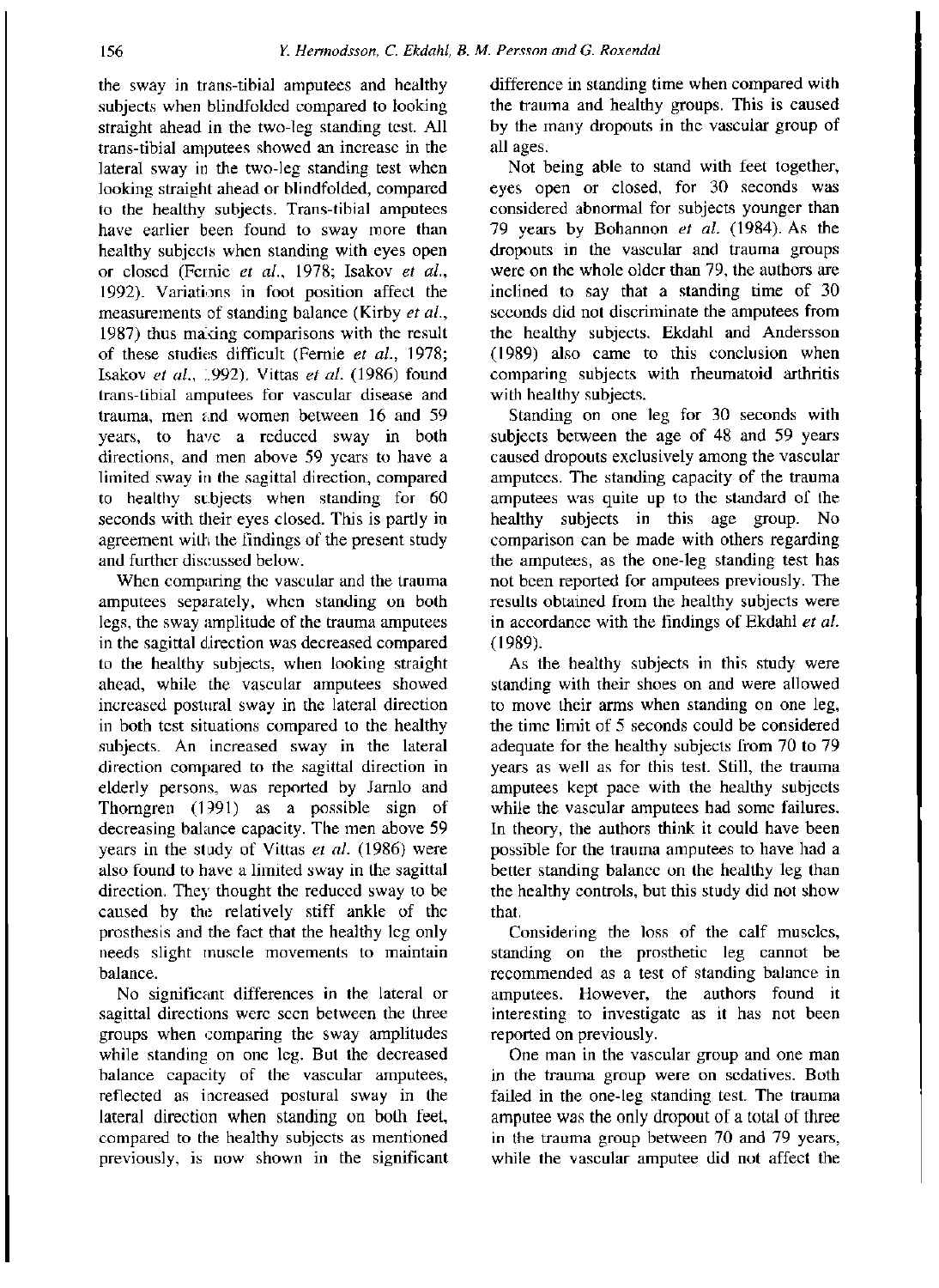result of the vascular group in this age range. The authors are inclined to say that in agreement with the findings of Brocklehurst *el al.* (1982) and Overstall *et al.* (1977) medication has not been proven to influence standing balance.

At the age of 80 and above, all the amputees failed to stand on the healthy leg for 5 seconds with even the healthy subjects starting to show dropouts. This is worth noting as the age group of 80 years and older at amputation for vascular disease in the south of Sweden has been found to be the only age group showing an increase (Eneroth and Persson, 1992).

In the literature there is some disagreement as to whether women (Overstall *et al.,* 1977; Yoshida *et al.,* 1983) or men (Ekdahl *et al.,*  1989; Ekdahl and Andersson 1989; Juntunen *et al.,* 1987) show greater postural sway. There are, however, methodological differences that could affect the results of these measurements. It would be interesting to see in an extended study, whether the poor success of prosthetic fitting in female vascular amputees in the present study could be explained by a lower balance performance, compared to male vascular amputees.

As the vascular amputees showed a decreased balance capacity measured as standing time compared with the healthy subjects and the trauma amputees in the one-leg standing test, it may be argued that this difference could be explained by the vascular disease. Further studies will concentrate on the effect of specific training in the one leg standing of the vascular amputee in connection with the amputation. In addition, the possibilities of the vascular amputee becoming a user of a prosthesis will be investigated.

To conclude, the standing balance of the vascular trans-tibial amputees was found to be inferior to that of the trauma trans-tibial amputees. Consequently, vascular and trauma trans-tibial amputees should not be considered as an entity in test situations or rehabilitation programmes.

# **Acknowledgements**

This study was supported from the Helsingborg Hospital, the LIC Orthopaedic Workshop in Helsingborg, the Carl Jonsson Foundation II, the Foundation for Support to the Disabled in Scania, the Arvid Ohlsson Foundation and the Zoega Foundation, Sweden.

#### **REFERENCES**

- BEGBIE G (1969). The assessment of imbalance. *Physiotherapy* 55, 411-414.
- BERENSON ML, LEVIN DM, GOLDSTEIN M (1983). Intermediate statistical methods and applications: a comparative package approach. - Englewood, Cliffs: Prentice-Hall.
- BOHANNON RW, LARKIN PA. COOK AC, GEAR J, SINGER J (1984). Decrease in timed balance test scores with ageing. *Phys Ther 64,* 1067-1070.
- BROCKLEHURST JC, ROBERTSON D, JAMES-GROOM P (1982). Clinical correlates of sway in old age sensory modalities. Age *Ageing* 11, 1-10.
- DORNAN J, FERNIE GR, HOLLIDAY PJ (1978). Visual input: its importance in the control of postural sway. *Arch Phys Med Rehabil* 59, 586-591.
- EKDAHL C, JARNLO GB, ANDERSSON SI (1989). Standing balance in healthy subjects: evaluation of a quantitative test battery on a force platform. *Scand J Rehabil Med* 21, 187-195.
- EKDAHL C, ANDERSSON SI (1989). Standing balance in rheumatoid arthritis. A comparative study with healthy subjects. *Scand J Rheumatol* 18, 33-42.
- ENEROTH M, PERSSON BM (1992). Amputation for occlusive arterial disease: a prospective multicentre study of 177 amputees, Int *Orthop* 16, 383-387.
- FERNIE GR, ENG P, HOLLIDAY PJ (1978). Postural sway in amputees and normal subjects. *J Bone Joint Surg*  60A, 895-898.
- GEURTS ACH, MULDER TW, NIENHUIS B, RIJKEN RA (1992). Postural reorganisation following lower limb amputation. *Scand J Rehabil Med* 24, 83-90.
- HANSSON J (1964). The leg amputee: a clinical follow-up study. *Acta Orthop Scand (Suppl)* 35, (Suppl 69), 1- 104.
- HOLLIDAY PJ, DORNAN J, FERNIE GR (1978). Assessment of postural sway in above-knee amputees and normal subjects. *Physiotherapy Canada* 30, 5-9.
- ISAKOV E, MlZRAHI J, RING H, SUSAK Z, HAKIM N (1992). Standing sway and weight bearing distribution in people with below-knee amputations. *Arch Phys Med Rehabil 73,* 174-178.
- JARNLO GB, THORNGREN KG (1991). Standing balance in hip fracture patients: 20 middle-aged patients compared with 20 healthy subjects. *Acta Orthop Scand* 62, 427-434.
- JUNTUNEN J, MATIKAINEN E, YLIKOSKJ J, YLIKOSKI M, OJALA M, VALERI E (1987). Postural body sway and exposure to high-energy impulse noise. Lancet, 1 August, 261-264.
- KIRBY RL, PRICE NA, MACLEOD DA (1987). The influence of foot position on standing balance. *J Biomech* 20, 423-427.